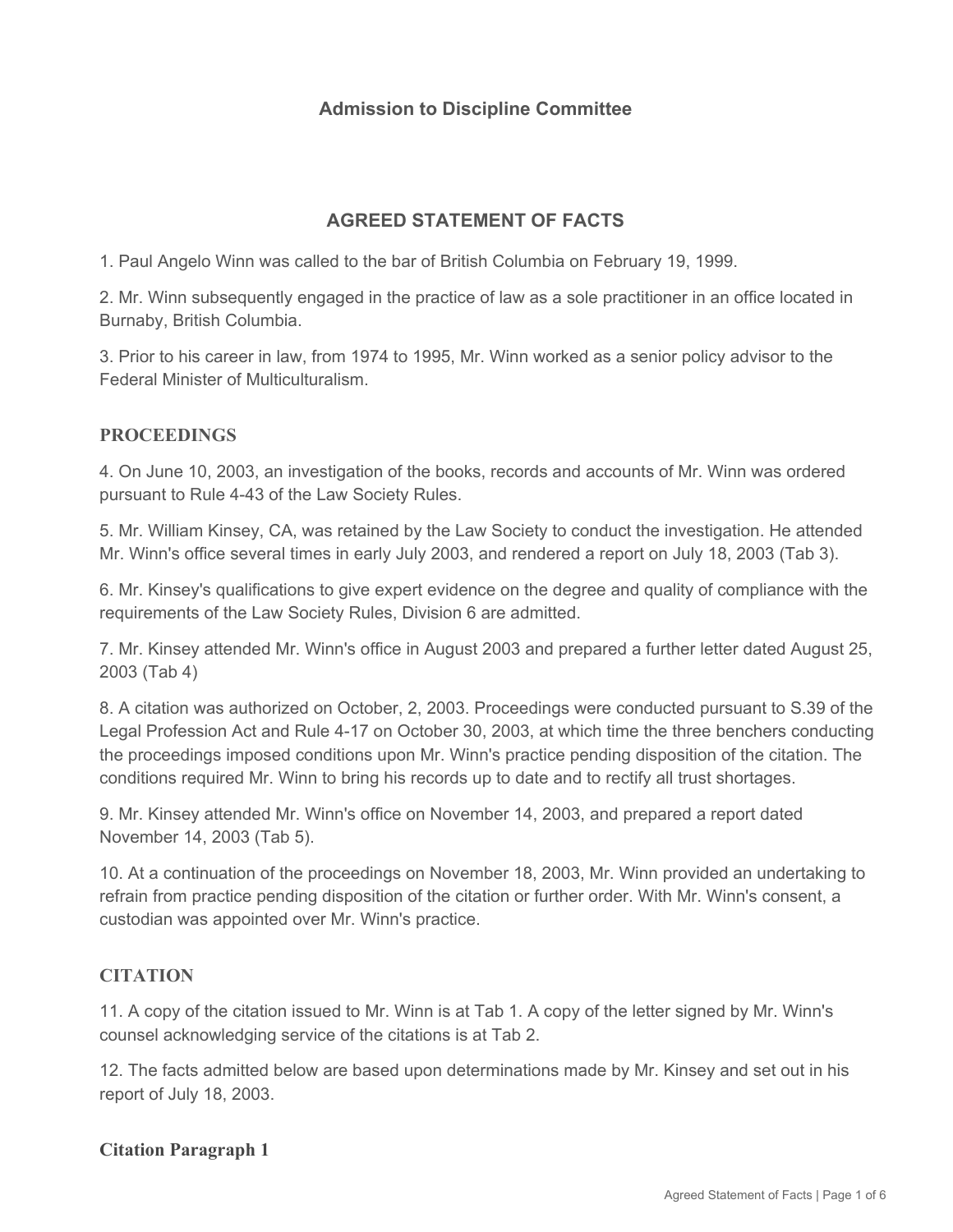13.Mr. Winn failed to account to clients for all funds received on behalf of the client, contrary to Rule 3-48. More particularly, on real estate files Mr. Winn failed to properly complete transactions by paying out funds in accordance with the Statement of Adjustments:

(a) Client H: Mr. Winn failed to pay a \$50 "move-in fee" set out in the Statement of Adjustments dated June 2002;

(b) Client L: Mr. Winn failed to pay \$245.75 in strata fees set out in the Statement of Adjustments dated July 2002;

(c) Client R: After completion of the sale in about May 2002, the sum of \$1,505.37 remained in trust, instead of being used to pay fees or other disbursements or be refunded to the client; and

(d) Client W: After completion of the sale in about June 2002, the sum of \$1,000 remained in trust.

14. From time to time, Mr. Winn deposited personal funds into his trust account, and failed to remove his own funds from the trust account, contrary to Rule 3-51.

15. With respect to his clients **B**, **K**, **M**, **N**, **R**, **S** and **U**, Mr. Winn:

(a) failed to maintain sufficient funds on deposit to meet his obligations with respect to funds held in trust for the clients contrary to Rule 3-55; and

(b) failed to immediately eliminate trust shortages contrary to Rule 3-66(1);

particulars of which are set out below in paragraphs 16 to 23.

16. **Client B** 

(a) Mr. Winn acted for Client B on a sale of one property and purchase of a second.

(b) As a result of these transactions and as shown on the Statement of Adjustments, Client B was owed \$138,067.35, to be paid from Mr. Winn's trust account. However, Mr. Winn overpaid Client B by \$7,257.34, on or about June 28, 2002.

(c) This resulted in a trust shortage of \$7,257.33. The trust shortage was reduced to \$5,224.49 in the fall of 2003 and that amount remains outstanding.

(d) In addition to the accounting rule violations set out above in paragraph 15, Mr. Winn failed to report the trust shortage to the Law Society, contrary to Rule 3-66(2).

## 17. **Client K**

(a) On February 4, 2002, Mr. Winn rendered an account for \$1,000 to Client K concerning an incorporation.

(b) On or before March 31, 2002, Mr. Winn transferred \$1,000 from his trust account to his general account, charged against Client K's file.

(c) No funds were held in trust for Client K and, therefore, a shortage in the trust account of \$1,000 was created.

(d) In a letter to the Law Society, prepared by Mr. D.L., CGA, the accountant who prepared Mr. Winn's Accountants Report (Form 47) for the period April 1, 2001 to June 30, 2002, the shortage was noted concerning Client K.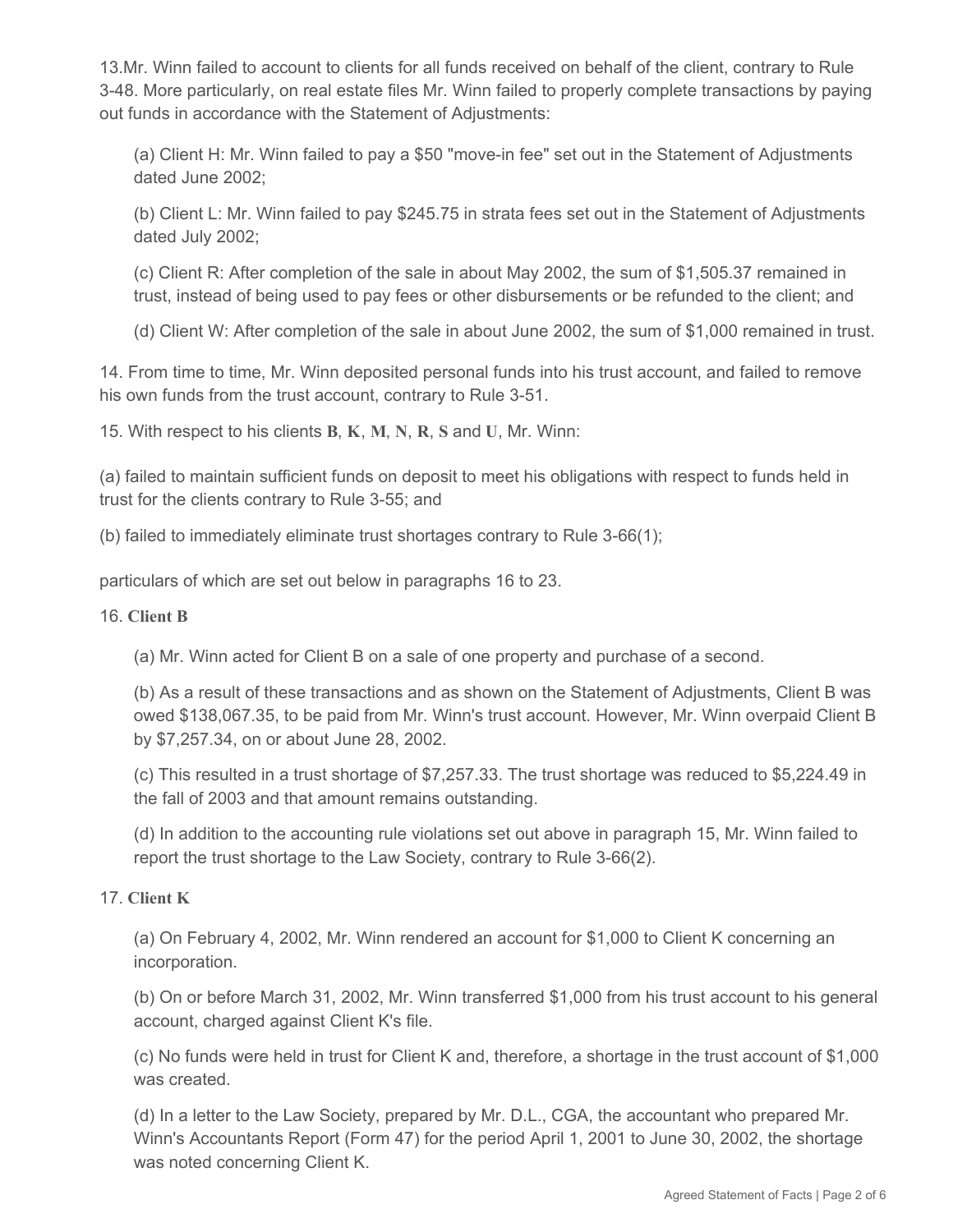(e) The shortage was eliminated in November, 2003.

## 18. **Client M**

(a) On July 22, 2002, \$382 was deposited to trust to the credit of Client M.

(b) On September 30, 2002, certain trust funds were transferred to the general account by way of a cheque, in payment of fees. A portion of the cheque was attributed to this file. The attributed portion amounted to \$620.16, creating a trust shortage of \$238.16 with respect to Client M.

(c) The shortage was never eliminated.

## 19. **Client N**

(a) Mr. Winn held \$1,500 in trust for Client N as of March 31, 2002.

(b) On April 2 and 14, 2002, Mr. Winn transferred \$1,000 and \$500 respectively, from his trust account to his general account in payment of an account for fees.

(c) On September 30, 2002, Mr. Winn again transferred \$1,500 from his trust account to his general account and charged the withdrawal to Client N's account. This withdrawal created a trust shortage of \$1,500.

(d) The trust shortage was eliminated in November 2003.

#### 20. **Client R**

(a) Mr. Winn withdrew \$500 from the trust account concerning Client R, when there were no funds held in trust on R's behalf. This occurred prior to March 31, 2002, although records do not indicate precisely when the withdrawal occurred.

(b) The resulting trust shortage of \$500 was eliminated in 2003.

#### 21. **Client S**

(a) Mr. Winn refunded \$602.77 held in trust for Client S on May 5, 2002.

(b) A further \$602.77 was charged against this account on September 30, 2002 and was recorded as a payment of fees from trust. However, no funds remained in trust for Client S and a shortage was thereby created.

(c) The resulting trust shortage of \$602.77 was eliminated in November 2003.

#### 22. **Client U**

(a) Mr. Winn received \$5000 in settlement funds on April 15, 2003. These funds were deposited in trust (see paragraph 39).

(b) The account reflects the sum of \$270 paid from trust to a third party in August 2002.

(c) The sum of \$270 was removed from trust at a time when there were not sufficient funds to cover this payment.

(d) The resulting shortage was eliminated in November 2003.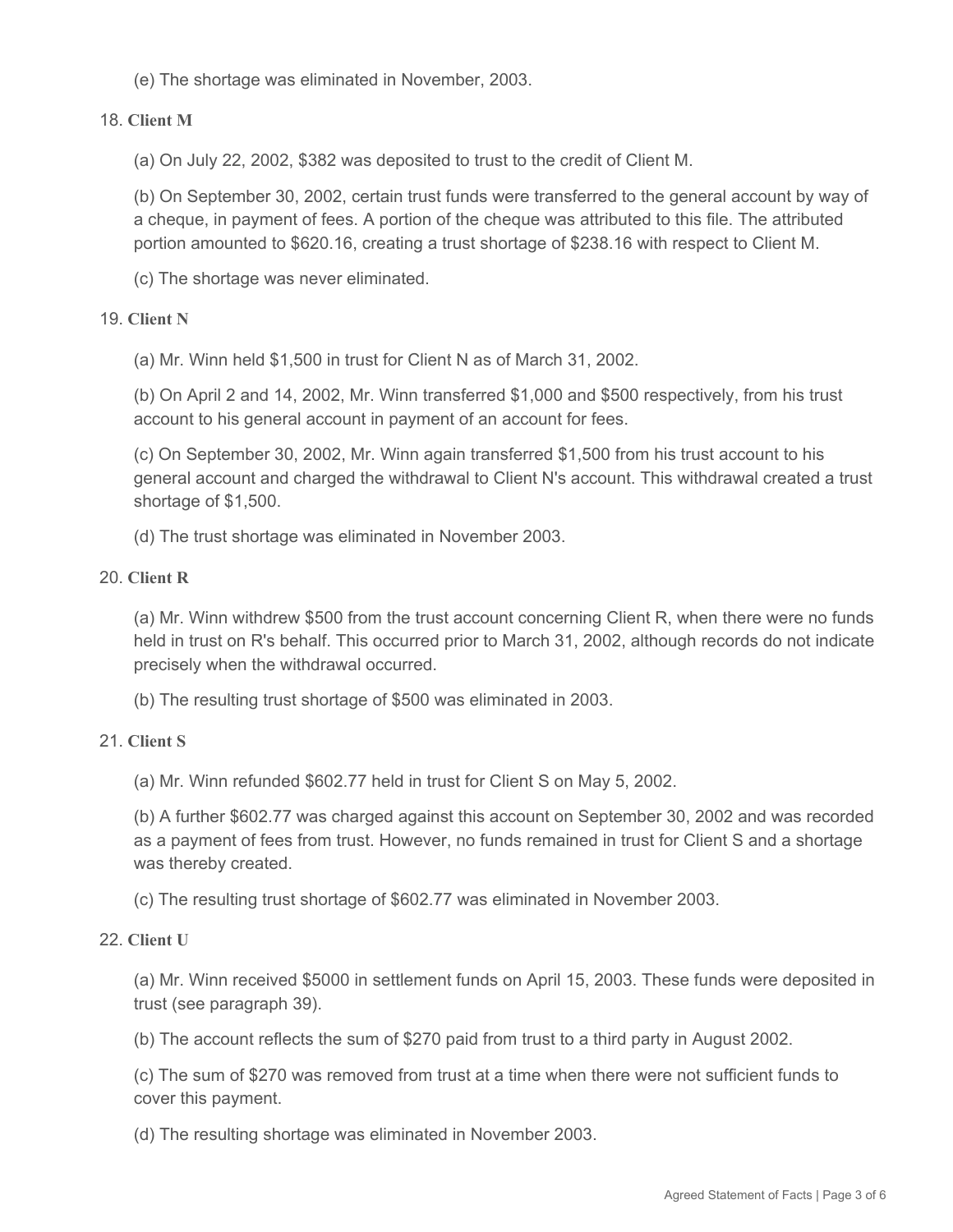## 23. **Client J**

(a) A cheque was written on the trust account on this file for \$500 payable to the firm, and deposited to the general account in payment of fees.

(b) No funds were held in trust for Client J, who was a legal aid client, and a trust shortage was therefore created.

(c)This trust shortage was never rectified.

24. Mr. Winn withdrew trust funds by way of electronic transfer for a sum less than \$25,000,000, contrary to Rule 3-56(3.1):

(i) by internet banking to make a loan payment of \$1200 on each of April 14 and April 24, 2003;

(ii) by internet banking to make a payment of \$955 on April 21, 2003.

25. Mr. Winn did not maintain the books, records and accounts of his practice in accordance with the Law Society Rules, Rule 3-59.

26. In July 2003, Mr. Kinsey determined that Mr. Winn had failed to record transactions on the trust account in books, records and accounts or recorded such transactions only a piecemeal basis after October 2002, contrary to Rule 3-59(3). In November 2003, Mr. Kinsey determined that Mr. Winn had recorded trust transactions to September 30, 2003.

27. Mr. Winn failed to record transactions on the general account in books, records and accounts after October 2002, contrary to Rule 3-59(3).

28. Mr. Winn failed to maintain a trust cash book or synoptic journal, contrary to Rule 3-60(a).

29. Mr. Winn failed to maintain proper records of transfers between client ledgers, contrary to Rule  $3-60(c)$ .

30. Mr. Winn failed to maintain monthly trust reconciliations contrary to Rule 3-60(d).

31. Mr. Winn failed to maintain a general cash book, general accounts receivable ledger or disbursements ledger, contrary to Rule 3-61(1)(a).

32. Mr. Winn failed to maintain an accounts receivable ledger or other suitable system to record all transactions in which a bill has been delivered or disbursement made, contrary to Rule 3-61(1)(b). In particular, Mr. Winn deposited client funds in to the general account, purportedly in payment of fees but without rendering an account, or upon occasions when an account was rendered without recording the account.

33. Mr. Winn failed to record trust transactions promptly and not more than seven days after a transaction, contrary to Rule 3-63(1).

34. Mr. Winn failed to record transactions on his general account promptly and not more than 30 days after a transaction, contrary to Rule 3-63(1).

35. Mr. Winn failed to add and balance each trust and general cash book and synoptic journal at least monthly, contrary to Rule 3-64.

36. Mr. Winn failed to prepare a monthly trust reconciliation, contrary to Rule 3-65(1) and failed to prepare the reconciliation within 30 days of its effective date, contrary to Rule 3-65(4).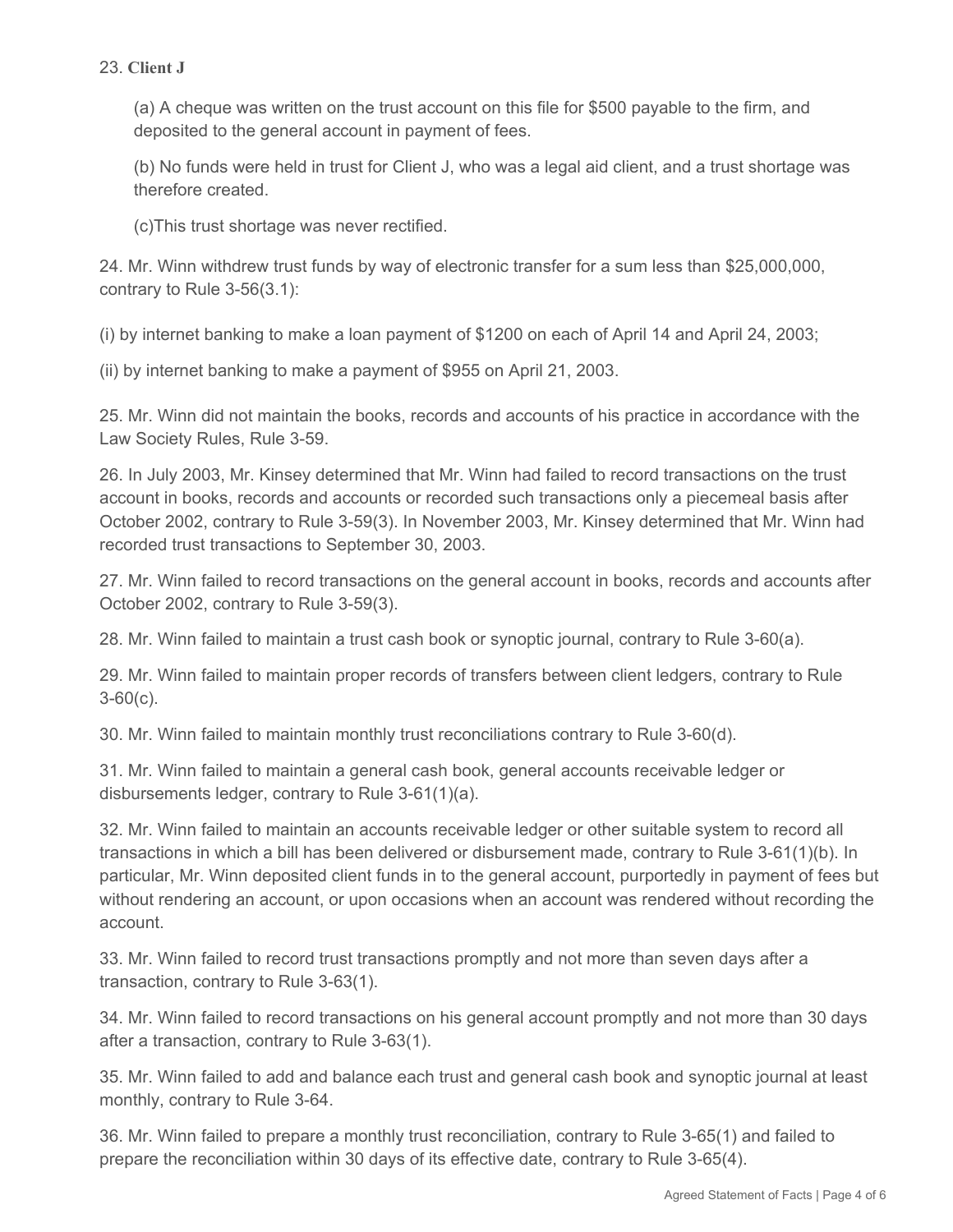# **Citation Paragraph 2**

37. Mr. Winn withdrew funds from his trust account for payment of payroll, office rent, and other office and personal expenses, including loan payments.

38. From time to time, Mr. Winn deposited his personal funds into his trust account. In addition, on occasion, Mr. Winn failed to remove from trust funds to which he was entitled in payment of fees.

39. In July 2003, Mr. Kinsey calculated the shortage attributable to withdrawals made by Mr. Winn for personal and office expenses to be either \$8,147.07 or \$13,147.07. (The difference between the two figures, \$5,000.00, depending upon whether a \$5,000.00 deposit to trust was supposed to have been taken as fees by Mr. Winn, on the U matter. It was subsequently determined during the course of the custodianship that the \$5,000.00 was payable to Mr. Winn and, after allowing for a \$270.00 payment to a third party, Mr. Winn was credited with the sum of \$4,730.00. This is reflected in Attachment H of Mr. Mew's report dated March 17, 2004, which is referred to in paragraph 49 of this Agreed Statement of Facts).

40. Since Mr. Winn's withdrawals for personal and office expenses exceeded Mr. Winn's entitlement to any funds in the trust account, these withdrawals used funds being held in trust for clients.

41. Mr. Kinsey performed a follow-up review and rendered a report dated November 14, 2003 (Tab 5). By the time of this review, trust transactions had been recorded up to September 30, 2003.

42. In November 2003, Mr. Kinsey determined that Mr. Winn's deposits and withdrawals from the trust account for personal and office expenses were recorded to a general ledger account called "PAW in trust" .

43. In November 2003, Mr. Kinsey determined that the trust shortage attributable to Mr. Winn's withdrawals from trust for personal and office expenses had increased to \$37,000 as of September 30, 2003.

44. After receipt of Mr. Kinsey's July 18, 2003 report setting out the shortfall attributable to Mr. Winn's withdrawals from trust for personal and office expenses, Mr. Winn continued to make approximately 15 such withdrawals, in the amount of approximately \$10,000. These are recorded in the general ledger for "PAW in trust", attached as IV.4.b to Mr. Kinsey's November 14, 2003 report (Tab 5).

45. Mr. Winn indicates that he believed that his entitlement to funds in his trust account, by virtue of fees and personal deposits, exceeded his withdrawals. After receipt of the July 18, 2003 report by Mr. Kinsey, Mr. Winn knew that this was not true.

46. In November 2003, after Mr. Winn undertook to refrain from engaging in the practice of law pending disposition of the citation, Mr. Winn deposited the sum of \$33,000 in borrowed funds to his trust account.

47. In the course of the custodianship, the Law Society retained Mr. Richard Mew CA, of Mew & Company, to complete the financial wind up of Mr. Winn's practice. In the course of these duties, Mr. Mew made further entries and also reclassified entries to the accounting records, including the "PAW in trust" account.

48. A copy of Mr. Mew's report of March 17, 2004 regarding Paul A. Winn Law Corporation's "PAW in trust" account as at March 17, 2004 is attached at Tab 6.